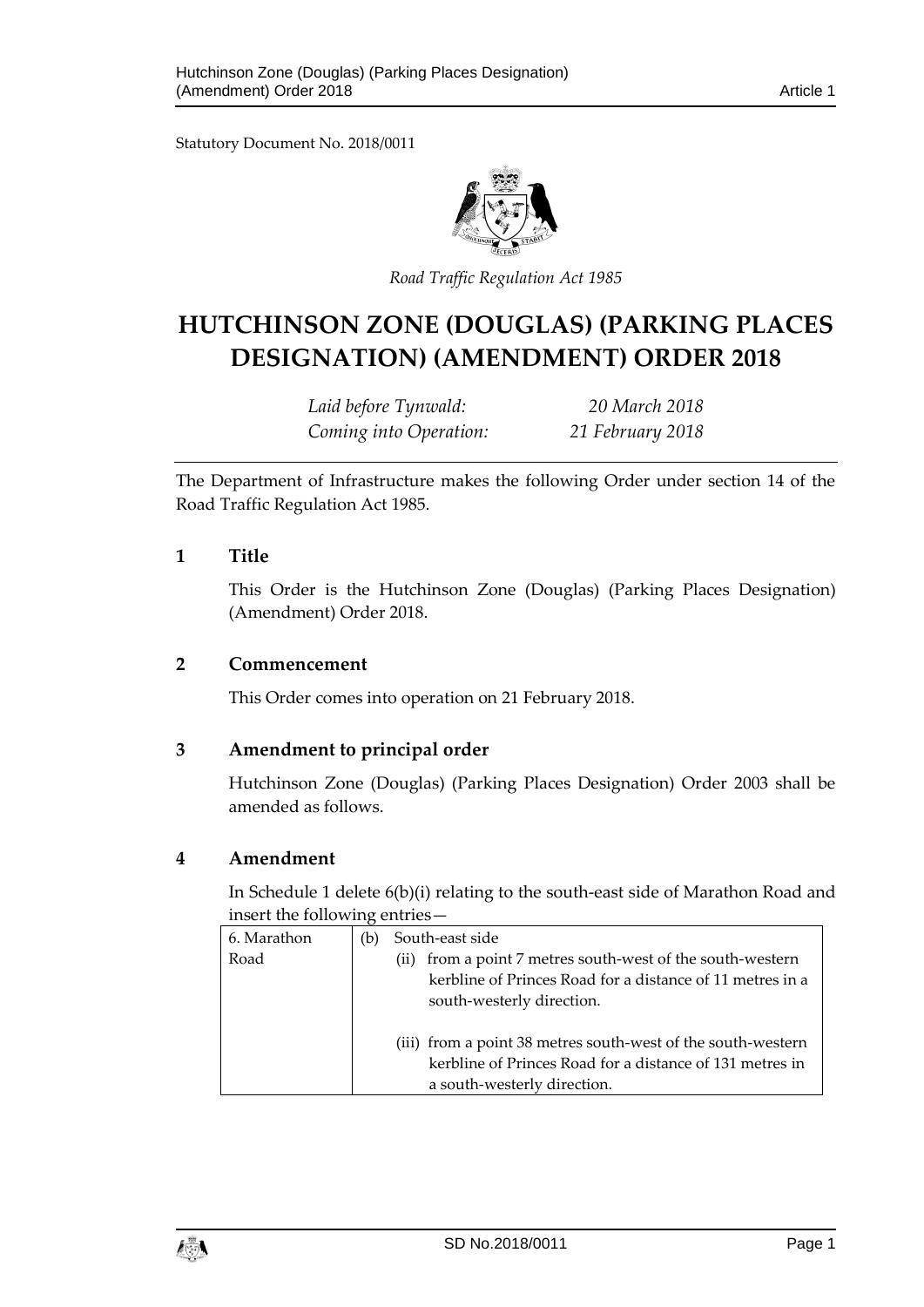Signed by authority of the Minister for Infrastructure

**MADE 12 JANUARY 2018**

## **KEVIN ALMOND**

*Highway Services*